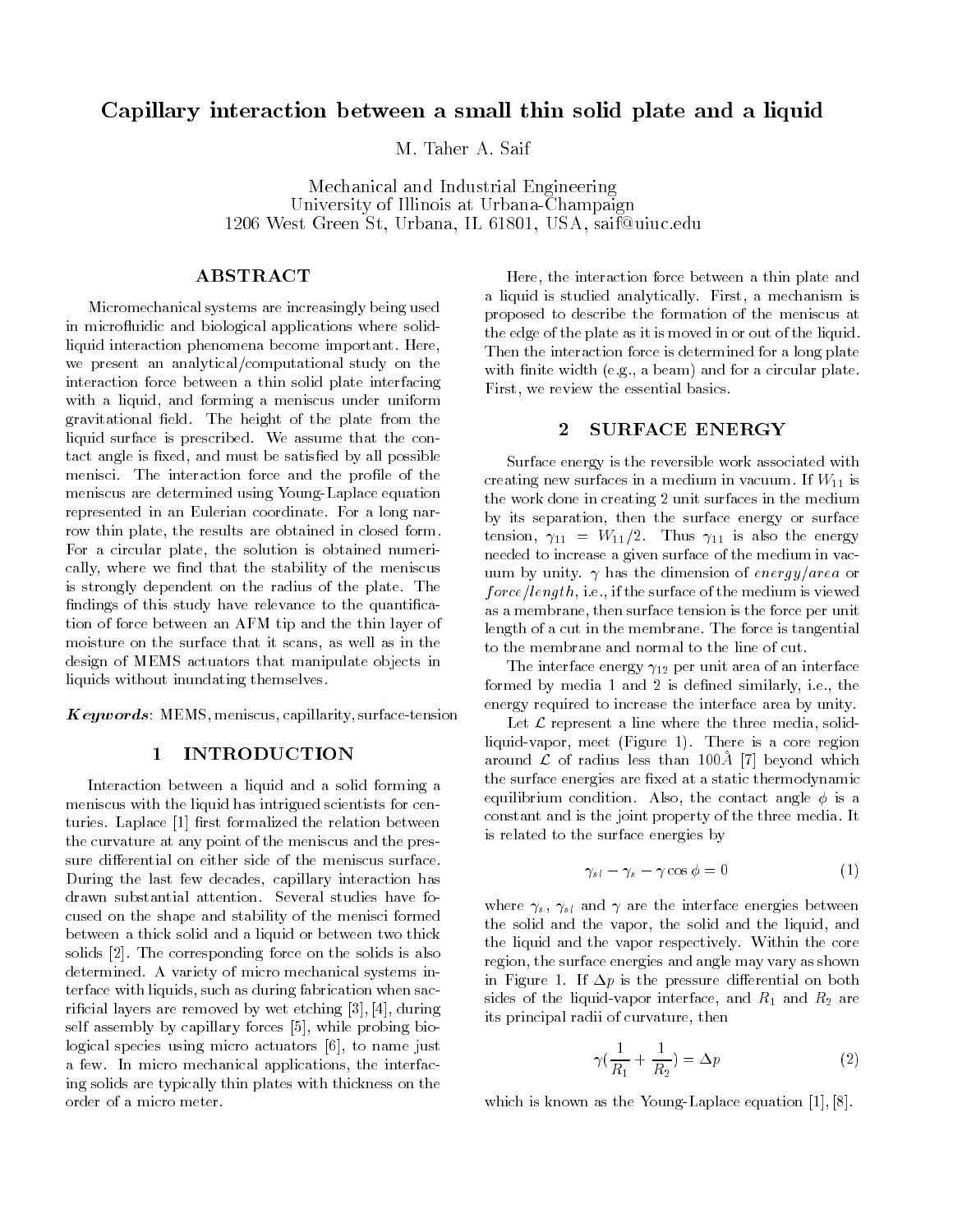

Figure 1: A liquid forms a droplet on a hydrophilic solid. Hence the contact angle  $\phi < \pi/2$ . The radius of the core region  $r_c \sim 10nm <<$  all relevant radii of the problem. The surface energies and the contact angle are constants. Within the core region, the angle of contact may vary.

In the following we assume that all relevant radii of curvature, such as that of the solid surface, is larger than  $r_c$ , and the thickness of solid plates is small. A consequence of the first assumption is that the contact angle is fixed and so are the surface energies.

# 3 MENISCUS AT THE EDGE OF A THIN PLATE

Since the contact angle is fixed, all possible menisci that can be formed for various heights of the thin plate must meet the solid with the same contact angle,  $\phi$ . Then, the angle,  $\theta_0$ , of the meniscus at the triple point with the vertical becomes variable, and is determined by the height of the plate. Figure  $2(a)$  shows the edge of a hydrophilic plate forming menisci with a liquid as the plate is moved into or out of the liquid. The plate can be of any shape, and the profile of the menisci will depend on the shape of the plate. But the contact angle,  $\phi$ , is always respected. Here the lowest meniscus corresponds to the highest elevation of the plate from the far field liquid surface. As the plate is lowered, the triple line gradually moves up along the edge of the plate until it reaches the top surface when the plate is below the far field liquid surface. Note that, at any height of the plate, the capillary force is the vertical component of  $\gamma$ (force per unit length of the triple line) acting on the entire length of the triple line. For a hydrophilic plate  $(\phi < \pi/2)$ , as the plate is raised above the far field liquid surface, there exists a meniscus which is aligned with the vertical at the triple point. This meniscus applies the maximum possible capillary force,  $\gamma$ , (downward) per unit length of the triple line. If the plate is a long beam or circular in shape, then the meniscus is same along the entire length of the triple line. If the plate has variable



Figure 2: (a) A family of menisci at the edge of a hydrophilic plate as it is moved into or out of the liquid. (b) Capillary force on the thin plate for various heights of the triple point.

radius of curvature along the edge, the meniscus shape will change along the triple line.

When the plate is lowered below the liquid surface, the maximum upward vertical force that the meniscus can apply is  $\gamma \sin \phi$ , a fraction of  $\gamma$ . Thus for a hydrophilic plate, it is expected that the force to break the meniscus while the plate is removed from the liquid is larger that the force required to break the meniscus prior to submersion as shown in Figure 2(b).

#### 4 PROFILE OF A MENISCUS

The profile is governed by Eq. 2. Let  $H_0$  denote the height of the triple point above the far field liquid surface and Y denote the vertical distance (downward) from the triple point. Then at any point on the meniscus,  $\Delta p = \rho g (H_0 - Y)$ .  $H_0 > 0$  when the triple point is above the far field liquid surface,  $H_0 < 0$  when it is below. Let  $l_0$  denote the capillary length defined as  $l_0^2=\frac{\gamma}{\rho g}$ . Then Eq. 2 can be non-dimensionalized as

$$
\frac{1}{r_1} + \frac{1}{r_2} = h_0 - y \tag{3}
$$

where  $r_i = R_i/l_0$ ,  $i = 1, 2$ ,  $h_0 = H_0/l_0$ ,  $y = Y/l_0$ . Let S denote the length along the meniscus with  $S = 0$ at the triple point, and  $\theta$  (counterclockwise positive) denote the angle of the meniscus with the vertical with  $\theta(S = 0) = \theta_0$ . Then  $d\theta/ds = 1/r_1$ , where  $s = S/l_0$ .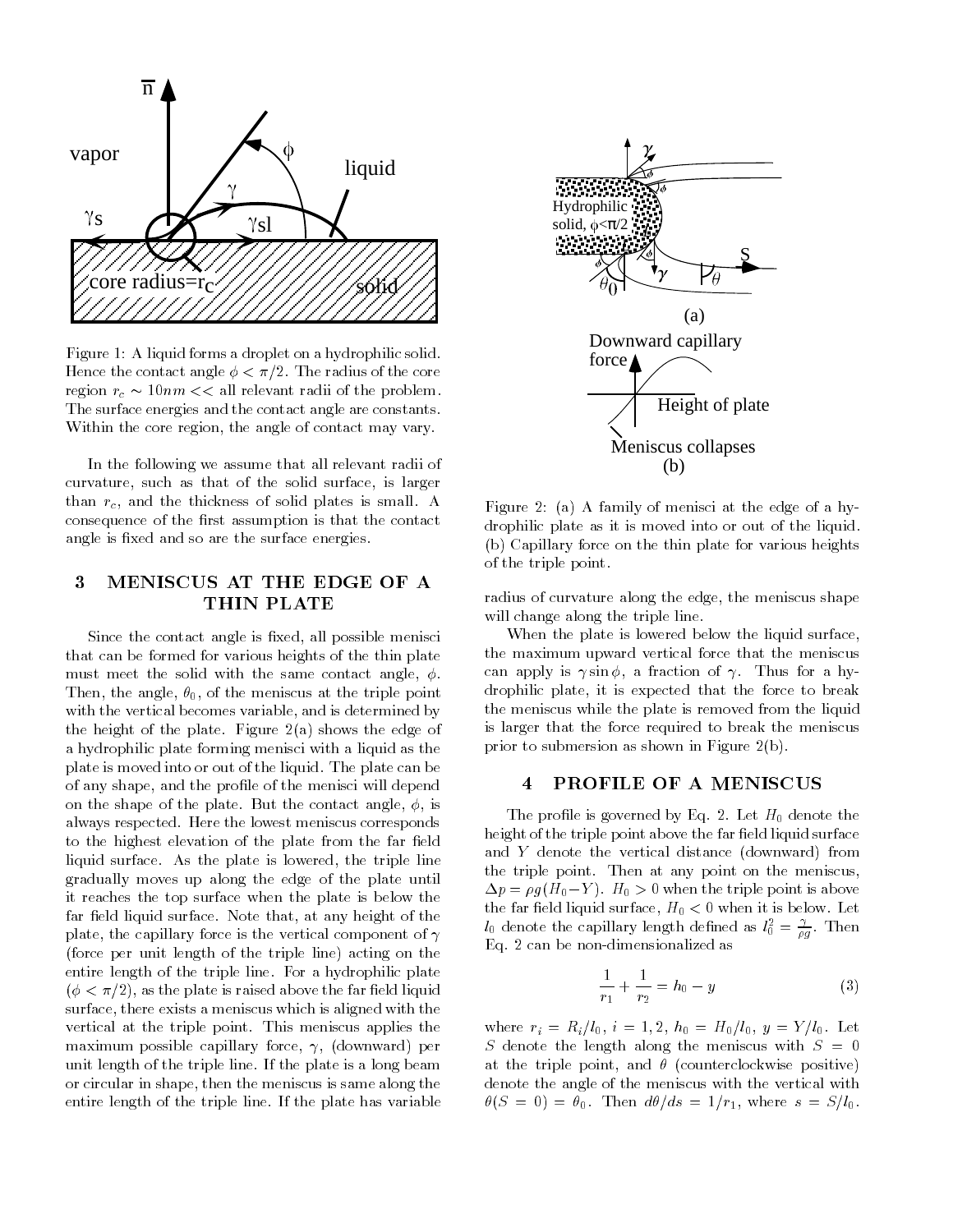

Figure 3: A circular plate forming a meniscus with a liquid. The two principal curvatures are shown.

The second curvature  $1/r_2$  in Eq. 3, which depends on the shape of the plate, needs to be determined.

### 4.1 A long plate with finite width

Here  $1/r_2 = 0$ , and Eq. 3 simplifies to [9]

$$
\frac{d\theta}{ds} = h - y \tag{4}
$$

with the boundary condition that as  $s \to \infty$ , the meniscus becomes horizontal, i.e.,  $\theta(s \to \infty) = \pi/2$  and  $\theta = a\theta / as = 0$ . Thus, for a given  $n_0$ , the initial condition  $\theta = \theta_0$  must be chosen such that the far field condition is satisfied. The relation between  $h_0$  and  $\theta_0$  is given by [9]

$$
h_0 = \pm \sqrt{2} \sqrt{1 - \sin \theta_0} \tag{5}
$$

Thus, for a prescribed height of a long plate,  $\theta_0$  is known, and the profile of the meniscus can be determined analytically. The result can be found in various text books, such as in [10], where the meniscus profile is given for a *vertical* plate partially submerged in a liquid, and the meniscus meets the plate with the contact angle  $\phi$ . Thus, in order to get the profile for a long plate with meniscus height  $h_0$ , one needs to simply replace  $\phi$  by  $\theta_0$  in the expressions provided in the text books. The capillary force per unit length of the triple line is given by  $\gamma \cos \theta_0$ .

#### 4.2 Circular plate

Let  $R_0$  be the radius of the circular plate, and R is the radius of the meniscus at any point  $S$ . Then,  $1/r_2 = r/\cos\theta$ , where  $r = R/l_0$  (Figure 3). Note that  $R_1$  is the radius of the circle on the plane of the paper.  $R_2$  is the radius of the shaded circle (normal to the plane of the paper) that disects a sphere of radius  $R_2$  which

meets the meniscus at R tangentially. Due to symmetry, the center of the sphere lies on the center line of the circular plate. Let the triple point on the right edge of the circular plate be the origin of the coordinate system with  $S = 0$ ,  $\theta = \theta_0$ . Then, Eq. 3 takes the form

$$
\frac{d\theta}{ds} - \frac{\cos\theta}{r_0 + x} = h - y \tag{6}
$$

where  $x = X/l_0$  and  $y = Y/l_0$  are the non-dimensional distance along the horizontal and vertical directions respectively from the origin. For a given initial condition  $\theta(s = 0) = \theta_0, \theta(s)$  can be solved numerically from Eq. 6. But  $\theta_0$  is yet unknown, and should be chosen such that as  $s \to \infty$ ,  $v = \pi/2$ ,  $v = 0$ ,  $x \to \infty$ ,  $y = n_0$ .

Here we solve for  $\theta_0$  by shooting method. For a guessed value of  $\theta_0$ , we solve for  $\theta$  and  $\theta$  from Eq. 6 by numerical integration at a large value of  $s (\sim 6)$ . The procedure is repeated for various values of  $\theta_0$  until a value is reached for which both  $\sigma$  and  $\sigma$  -vanish at large s. Once the required  $\theta_0$  is obtained, the profile of the meniscus is evaluated by numerical integration from Eq. 6. Capillary force on the plate is given by  $\gamma \cos \theta_0$  per unit length of triple line.

Figure 4 shows the profiles of the menisci for circular plates with varying radii of  $r_0 = 5$  to  $r_0 = .21$ . The height of the triple point is fixed at  $h_0 = .5$ . For large  $r_0$ , the second curvature  $1/r_2$  is negligible, and the profile is similar to that formed by a long plate. As  $r_0$ decreases,  $1/r_2$  increases near the edge of the plate and the meniscus becomes increasingly steep near the triple point. For  $h_0 = 0.5$ , no meniscus exists for  $r_0 < 0.21$ . To form a meniscus the plate must be lowered. Thus, the meniscus between a MEMS probe and a liquid is expected to be shallow, but could be steep. Figure 5 shows the force (non-dimensional) on a circular plate as a function of the plate radius for  $h_0 = .5$  and  $h_0 = .01$ . For the former, the meniscus breaks at  $r_0 = .21$ . It is interesting to note that the force dependence on  $r_0$  is almost linear except very close to  $r_0$  where the meniscus breaks. This implies (and observed in the numerical values of  $\theta_0$ ) that  $\theta_0$  remains almost independent of  $r_0$ until  $r_0$  is close to the critical  $r_{0c}$  at which the meniscus breaks. Thus for  $r_0 \gg r_{0c}$  the one dimensional analysis of the meniscus is sufficient.

# 5 CONCLUSIONS

The mechanism by which a thin plate forms a meniscus on the surface of a liquid is explored. Two geometries of the plate are considered: a long plate with finite width which forms a 1D meniscus (one of the curvatures vanishes), and a circular plate. The profile of the meniscus and the capillary force on the long plate are obtained analytically. For the circular plate, the meniscus profile is determined numerically by shooting method. It is found that the maximum possible meniscus height with